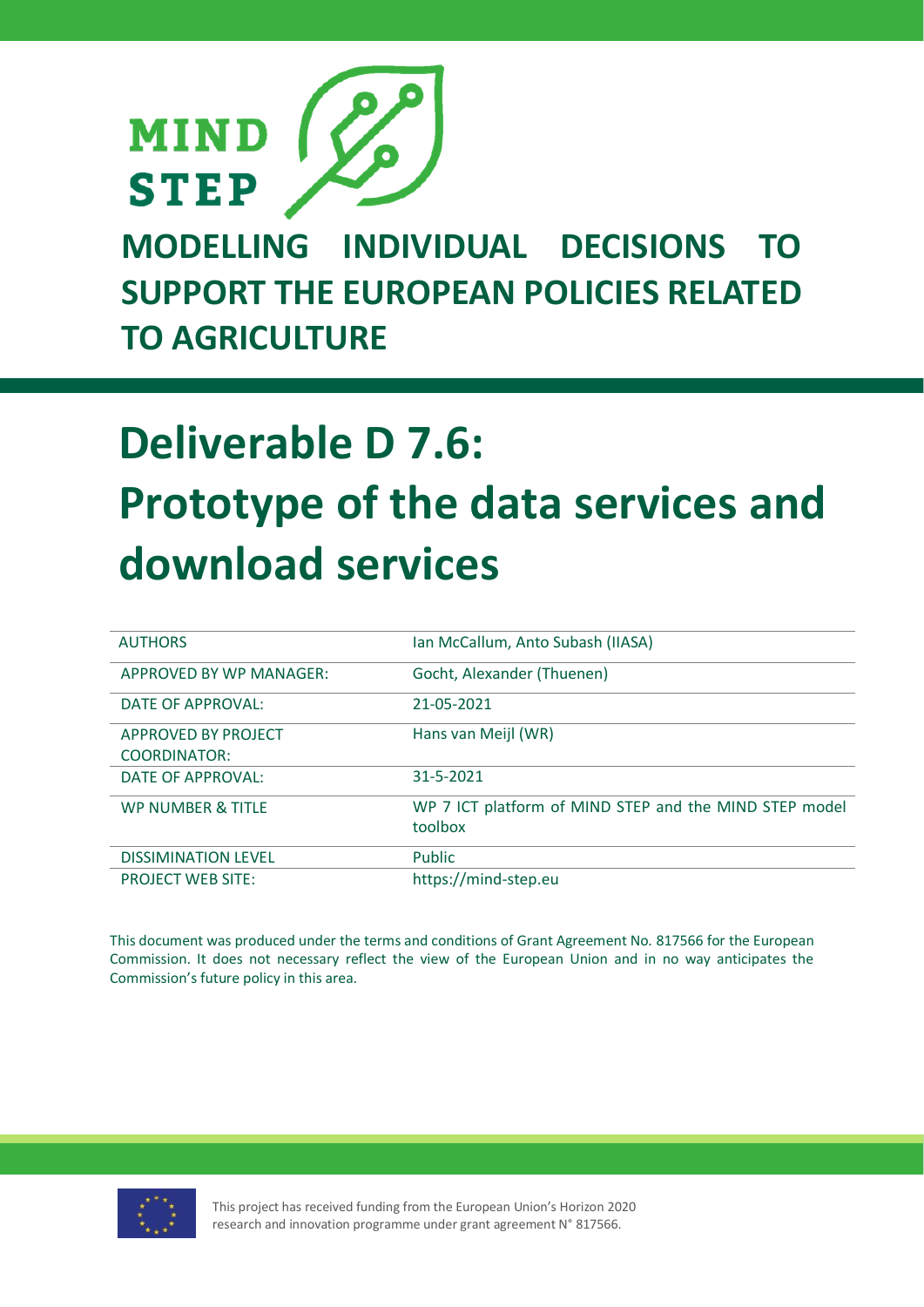

### **TABLE OF CONTENTS**





This project has received funding from the European Union's Horizon 2020 research and innovation programme under grant agreement N° 817566.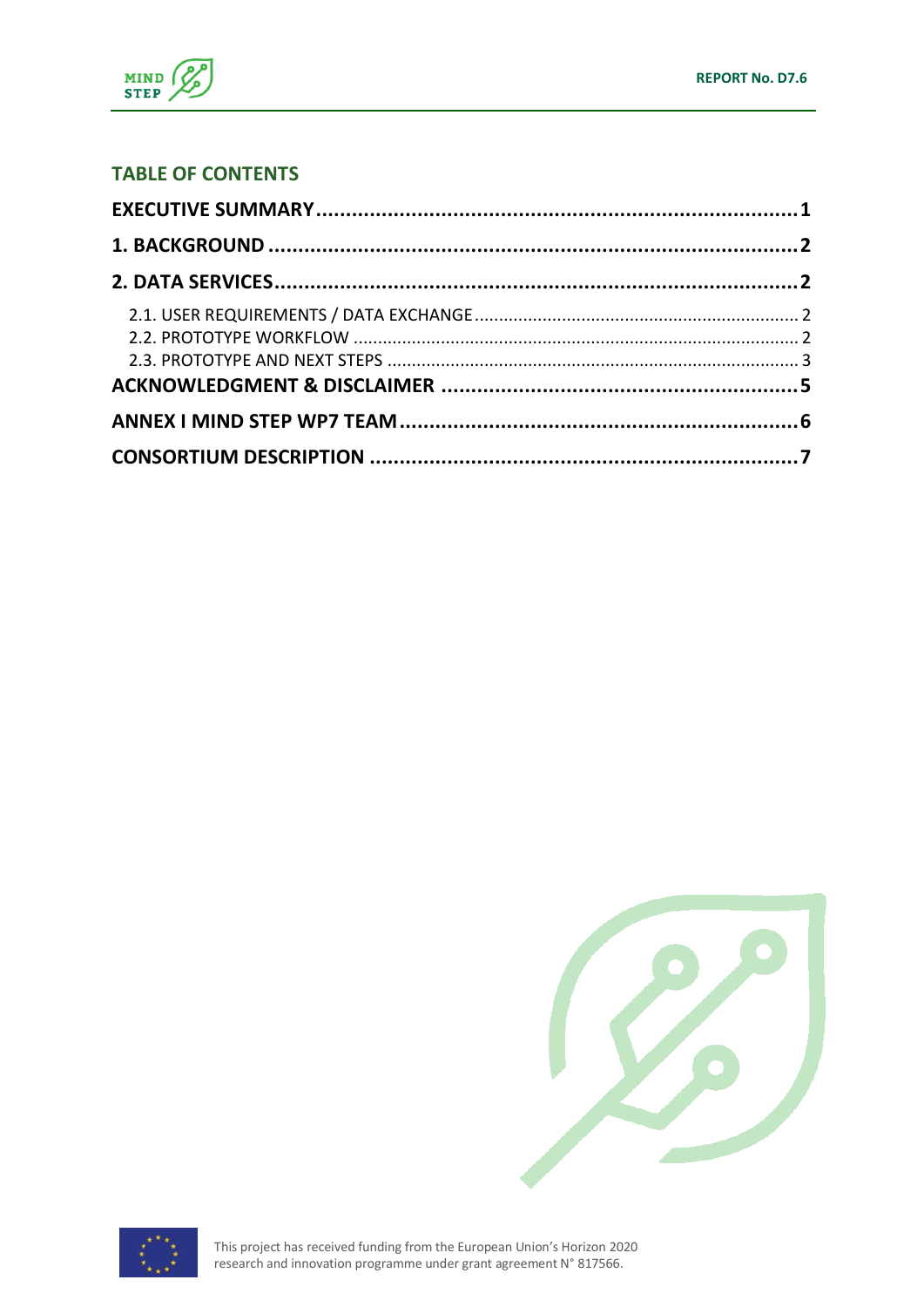

# <span id="page-2-0"></span>**EXECUTIVE SUMMARY**

Deliverable D7.6 describes the initial prototype of the MIND STEP data and download services [\(https://mindstep.geo-wiki.org/\)](https://mindstep.geo-wiki.org/). In order to deliver and visualize the various geo-spatial results produced by the various MIND STEP modeling teams, MIND STEP has installed a GeoServer instance, connected to a PostgreSQL database in combination with a Content Management System (CMS) for designing the web map content and a User Interface (UI) to provide data services and download services. This effort will eventually form part of the basis for interacting with stakeholders, the research community and the public. For this prototype version, published GLOBIOM results have been added to the GeoServer for demonstration purposes. A unique landing page was created with additional information as well as common web map features.

This deliverable will be followed in six months time by the Deliverable D7.7 describing the final release of the data services and download services.

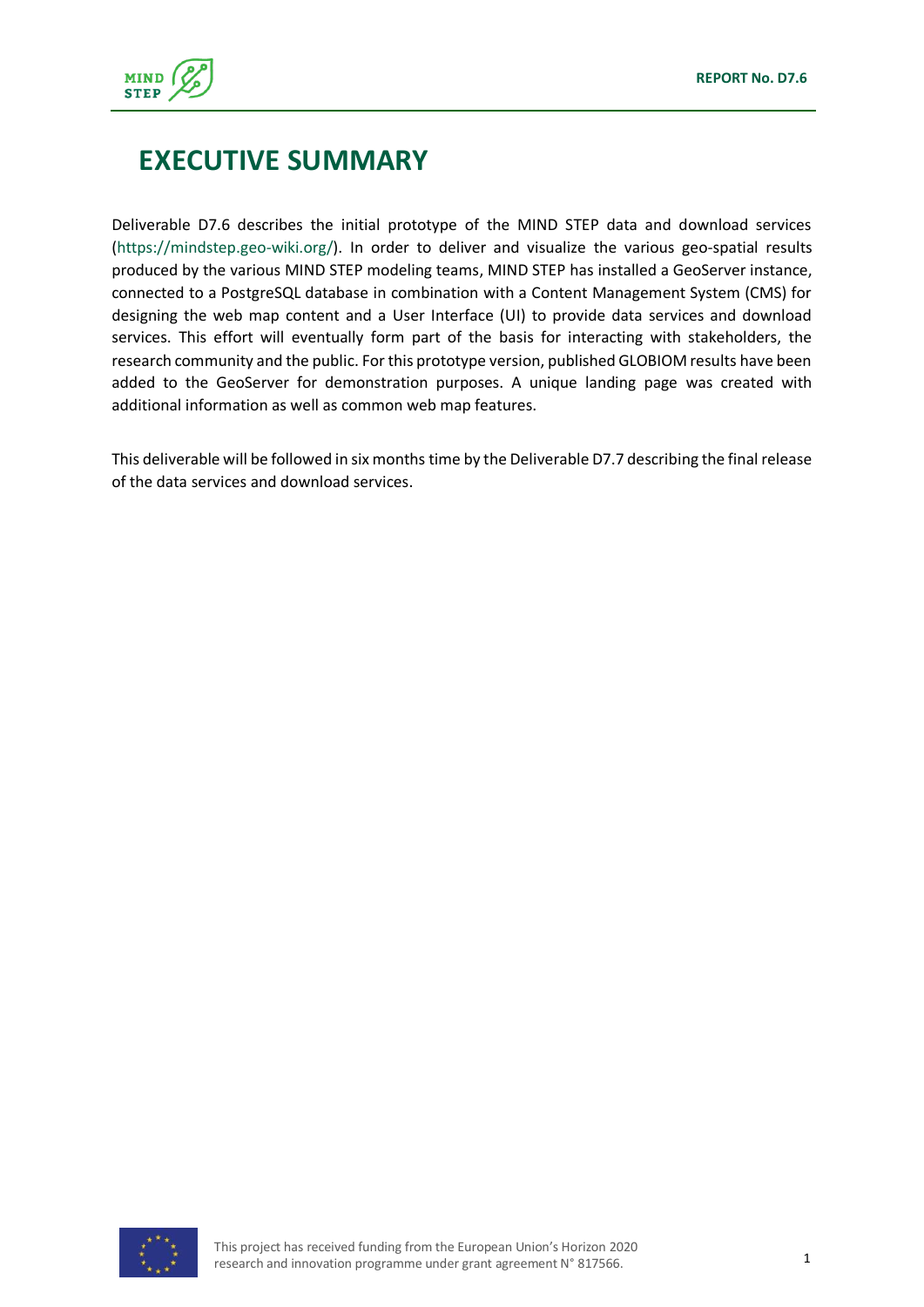

## <span id="page-3-0"></span>**1. BACKGROUND**

As per the MIND STEP proposal, MIND STEP provides an ICT platform that hosts the MIND STEP models, tools and data. We develop under the general public license (GPL) and use open source software, where applicable. In order to deliver and visualize results, MIND STEP applies a GeoServer in combination with a geo-database to provide data services and download services, e.g. web feature, web map services. The setup conforms to INSPIRE. This document describes the web map application to visualize spatial model results from the various MIND STEP models.

# <span id="page-3-1"></span>**2. DATA SERVICES**

The following describes the various steps taken in designing and implementing the MIND STEP geo-spatial data services.

#### <span id="page-3-2"></span>**2.1. User requirements / data exchange**

Initial user requirements are taken from the MIND STEP proposal, from the survey and findings reported in D7.5 and the GLOBIOM modelling team at IIASA. At this stage it is assumed that the large scale models (i.e. GLOBIOM) will not necessarily provide spatially explicit results, but could potentially report on a national, regional or NUTS level or similar. Where model results link to spatial polygons, attribute tables with the necessary ID's for linkage will be required, along with the necessary vector files in standard formats. Preferred data exchange would involve .csv for attribute data and shapefiles or similar vector formats. Model specific vector files in standard geospatial formats are acceptable as long as the files are provided. The service also works with raster data in standard formats. Furthermore, the provision of data in the various Open Geospatial Consortium (OGC) standard formats is also easily ingestible (i.e. web feature services).

#### <span id="page-3-3"></span>**2.2. Prototype Workflow**

Based on the user requirements and the available resources within MIND STEP we have established the following prototype workflow (Figure 1). Standard means of data exchange will be used to transfer model data for entry into the GeoServer. The appropriate datasets will be added to the GeoServer and if needed (owing to large file size), related attribute data will be added to the related PostgreSQL database. Data styling will occur directly in the GeoServer, adding legends, colour coding etc. The Strapi CMS will then be used to add the necessary layers to the UI. These will then appear in the UI, with standard web mapping options including download capabilities.

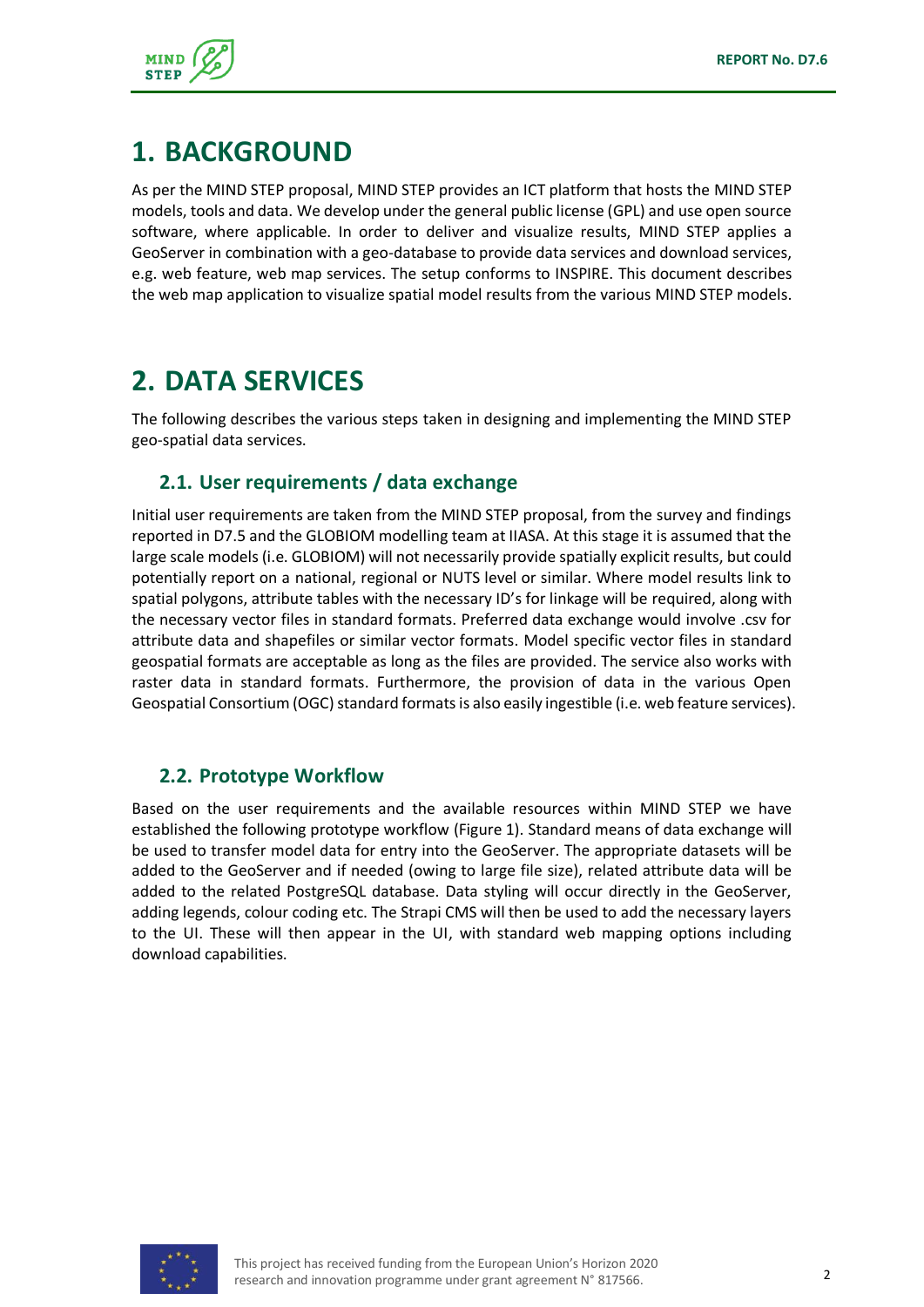



Figure 1. A prototype version of the MIND STEP spatial data services workflow.

#### <span id="page-4-0"></span>**2.3. Prototype and next steps**

Based upon the prototype workflow described in 2.2, we have established the following url to visualize the spatial MIND STEP model output [https://mindstep.geo-wiki.org/.](https://mindstep.geo-wiki.org/) Prior to the delivery of the final service (in 6 months' time), the prototype workflow will be further tested and modified to meet the user requirements as best as possible. We will be determining the actual load on the GeoServer to determine if the current setup is adequate or if a dedicated server is required. The present UI contains no user authentication; however, this will be reviewed for the final release. We will also be exploring the linkages between the data and download services described here and the MIND STEP [toolbox.](https://iiasa.github.io/MIND_STEP/)

Figures 2 and 3 contain screenshots of the service. Figure 3 contains GLOBIOM data from [https://www.nature.com/articles/s41893-019-0287-1.](https://www.nature.com/articles/s41893-019-0287-1) This data describes the water security index for three scenarios, namely the baseline, climate friendly and exploitation. Further

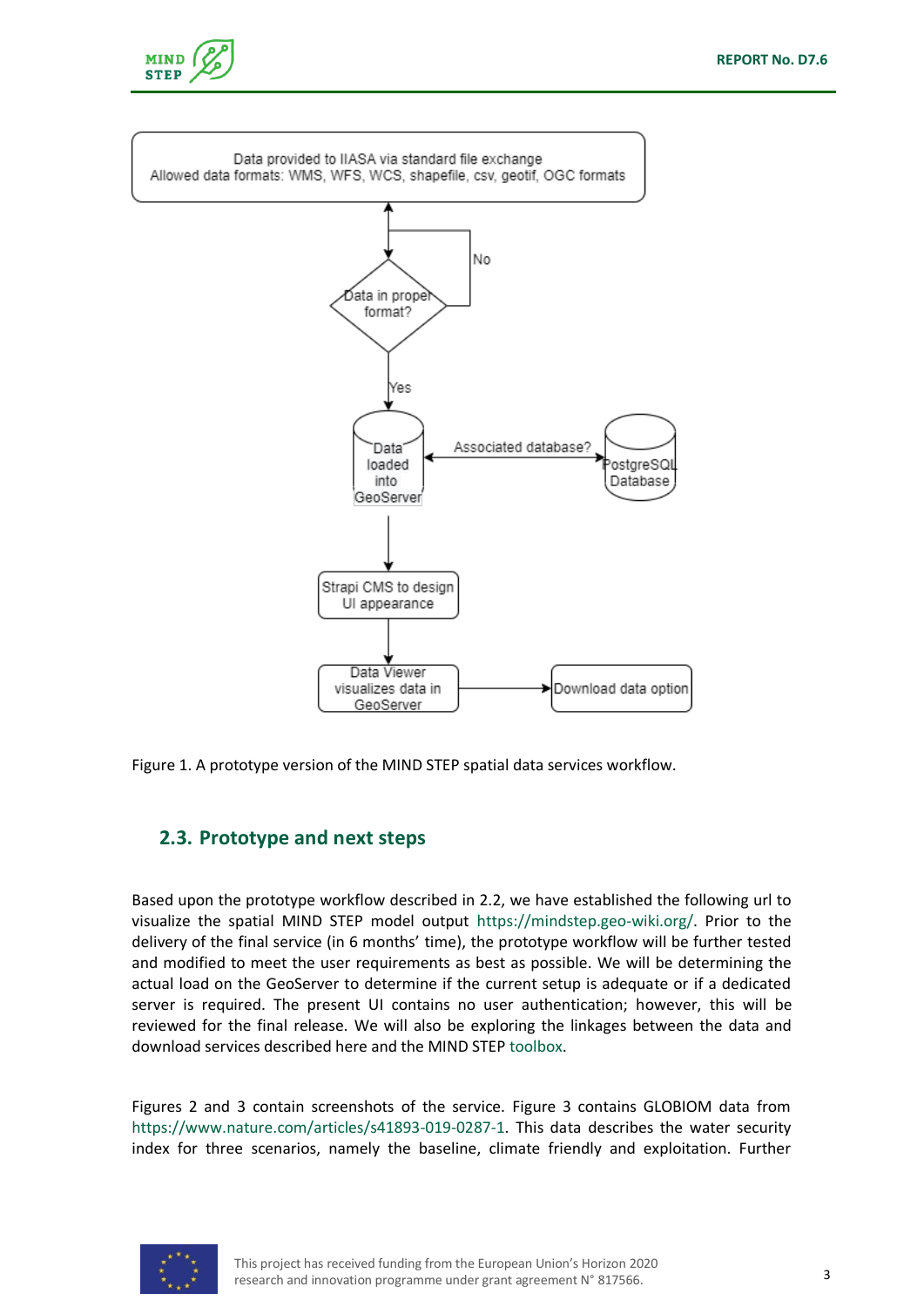

demonstration data will be added to the prototype over time, along with descriptions of the data, etc.



Figure 2. Screen shot of MIND STEP data and download service interface. Further features can be added here including a description of the service.



Figure 3. Prototype web map featuring demonstration data from the GLOBIOM model, with the ability to download the data and query the data by selecting features.

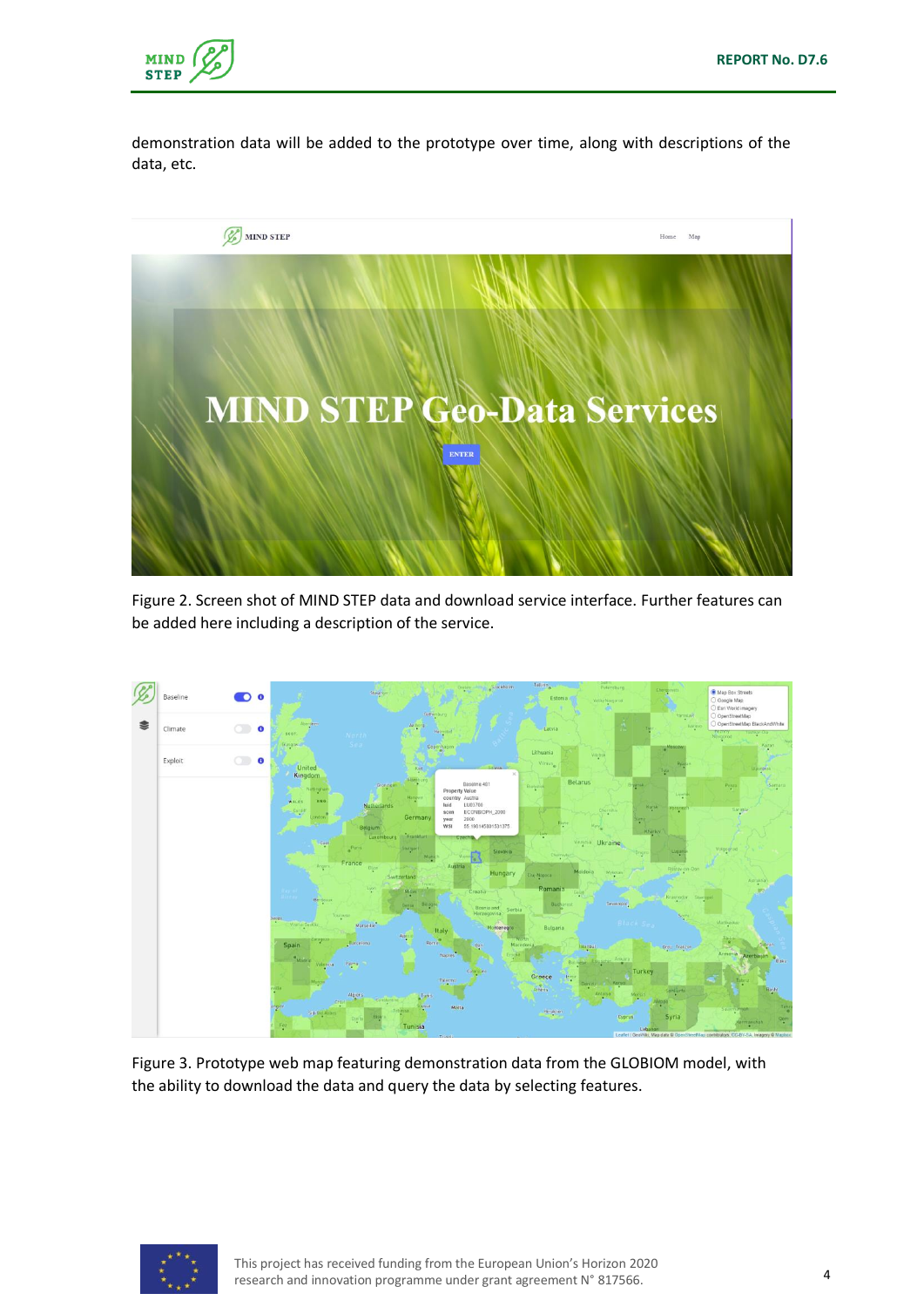

# <span id="page-6-0"></span>**ACKNOWLEDGMENT & DISCLAIMER**

This project has received funding from the European Union's Horizon 2020 research and innovation programme under grant agreement No 817566. Neither the European Commission nor any person acting on behalf of the Commission is responsible for how the following information is used. The views expressed in this publication are the sole responsibility of the author and do not necessarily reflect the views of the European Commission.

Reproduction and translation for non-commercial purposes are authorised, provided the source is acknowledged and the publisher is given prior notice and sent a copy.

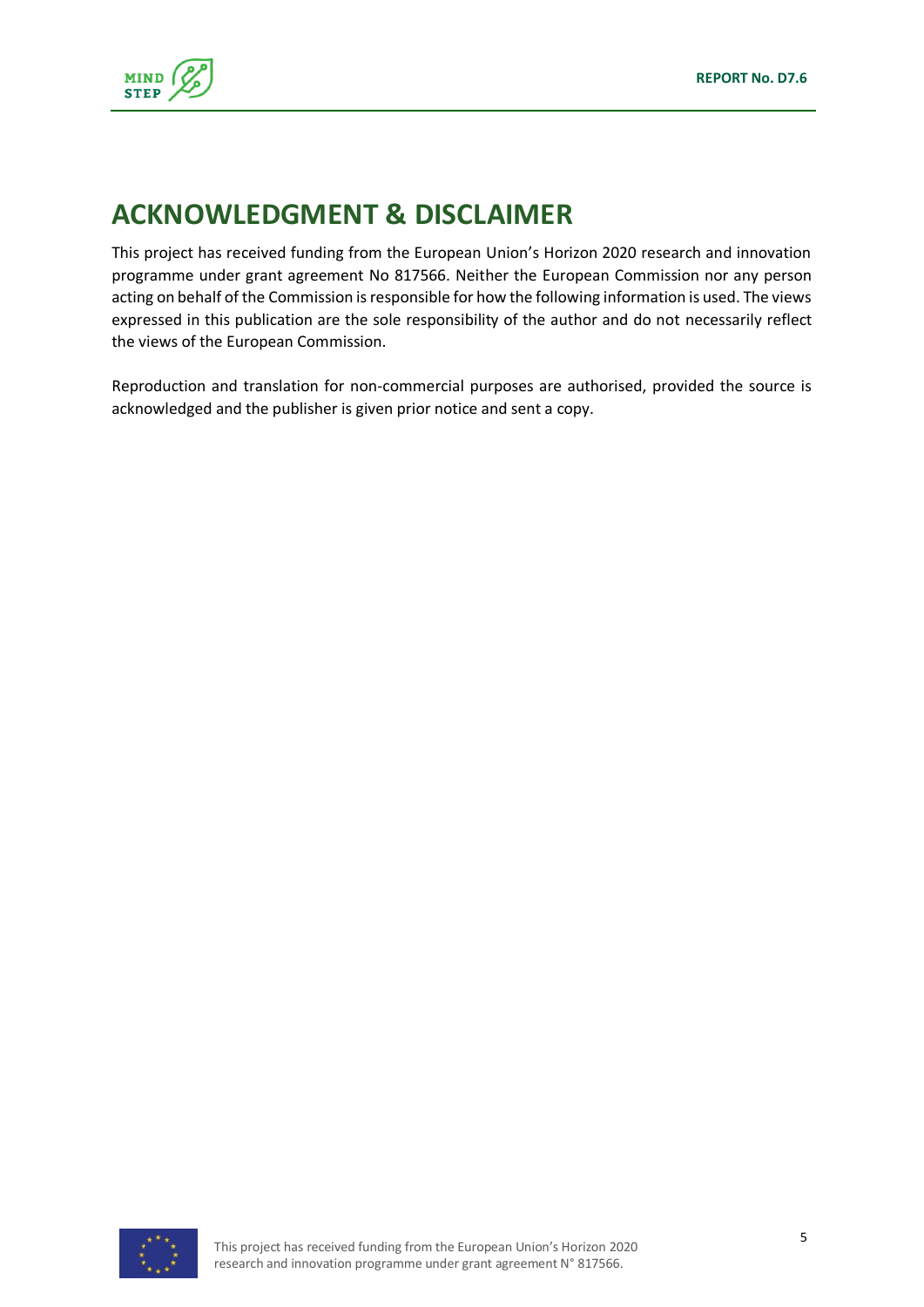

## <span id="page-7-0"></span>**ANNEX I MIND STEP WP7 TEAM**

**Mr Sebastian Neuenfeldt** (THUENEN) Mr Alexander Gocht (THUENEN) Mr John Helming & Mr Marc Müller (WEcR) Mr Albert Brouwer, Mr Stefan Frank, Mr Ian McCallum, Mr Anto Subash, Mr Petr Havlik (IIASA)